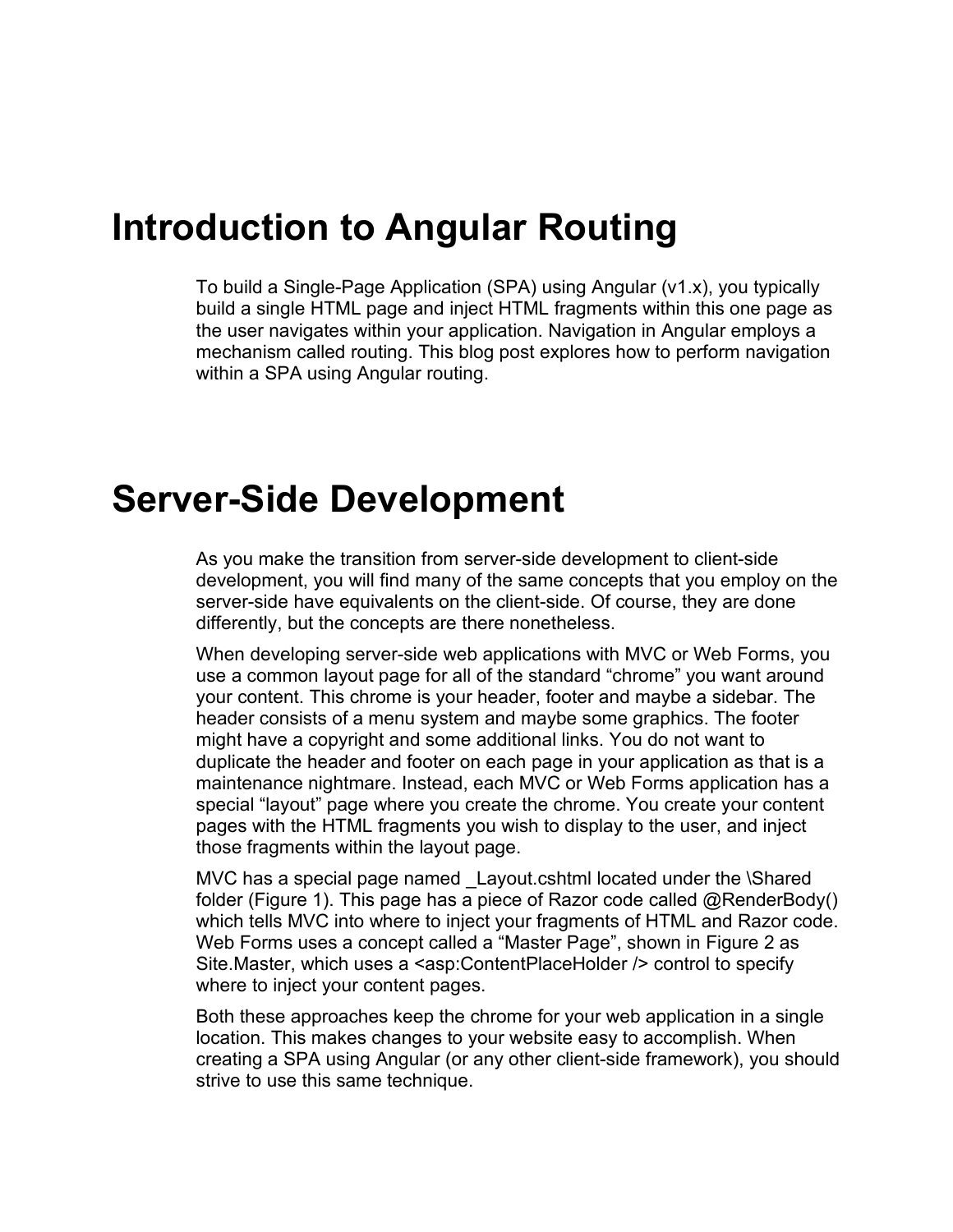

Figure 1: MVC uses a shared layout page

<span id="page-1-0"></span>

<span id="page-1-1"></span>Figure 2: Web Forms uses a master page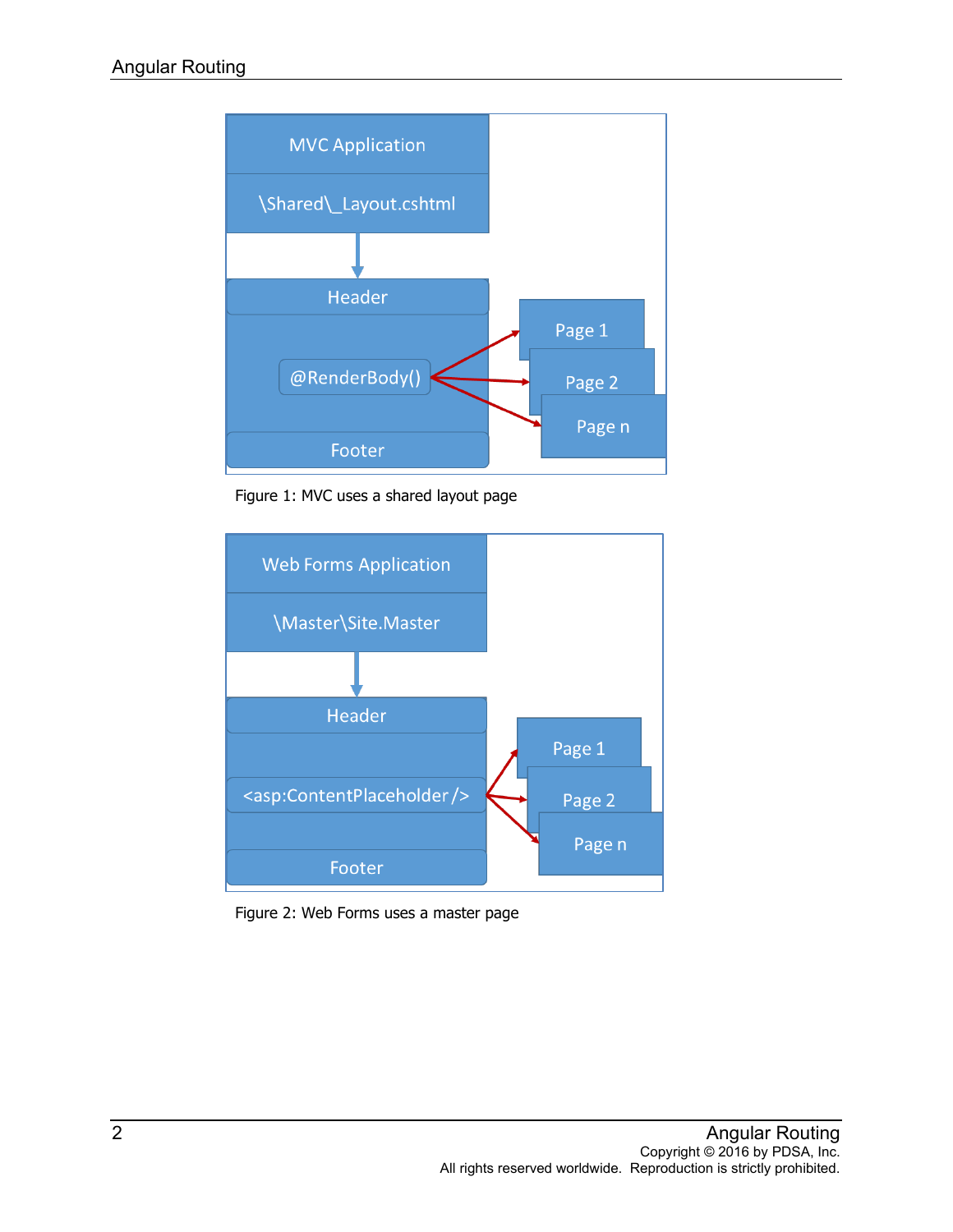# **Angular ng-view Directive**

Angular has the same mechanism for defining a HTML page with the chrome, and a directive for specifying where to inject the HTML fragments that make up each content page. You typically create an index.html page with the chrome and a single <div> tag that uses the Angular directive **ng-view** [\(Figure 3\)](#page-2-0). This directive is what is used to specify the location in which to inject the content pages.

It is important to note that only one instance of ng-view may be used in your Angular application. In other words, you cannot nest an ng-view within another ng-view. If you are using this approach correctly, you shouldn't have to nest ng-view anyway.



Figure 3: Angular uses any html page for the chrome

# <span id="page-2-0"></span>**Download Routing JavaScript File**

In order to use Angular routing, download the angular-route.js file into your project. If you are using Visual Studio, you may use the NuGet Package Manager to search for and install the AngularJS.Route package. Or, open a browser and navigate to<https://code.angularjs.org/1.5.8/> and download the angular.route.js file from there. Either way, once you download this script file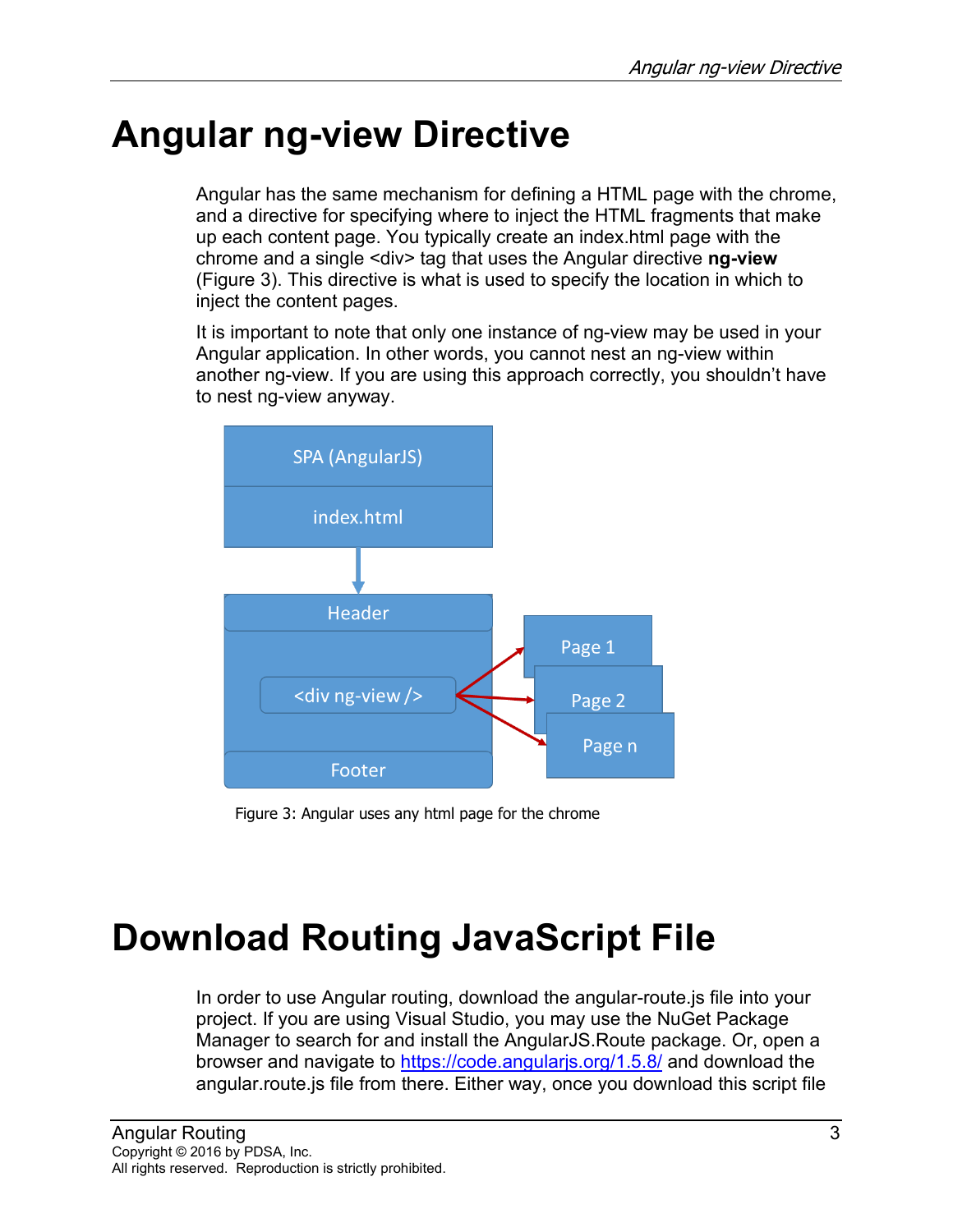you will want to reference it from your main HTML page. Be sure to place it after you have referenced the angular.js file as shown in the following code snippet.

```
<script src="scripts/angular.js"></script>
<script src="scripts/angular-route.js"></script>
```
#### **Declare Your Intention to use Routing**

The first step in any Angular application is to define a module that is the main entry point for your application. You typically define a module using the following code.

```
(function () {
  'use strict';
  angular.module('app', []);
})();
```
As you are going to be using routing in your Angular application, this is now a dependency that you need to tell Angular about. The second parameter to the module() is an array of strings for you to specify the names of any dependencies needed for your application. In the code snippet below you are passing in a single element array with the value being 'ngRoute'. The 'ngRoute' value is defined as a provider in the angular-route.js file you downloaded and included in your project.

```
(function () {
  'use strict';
  angular.module('app', ['ngRoute']);
})();
```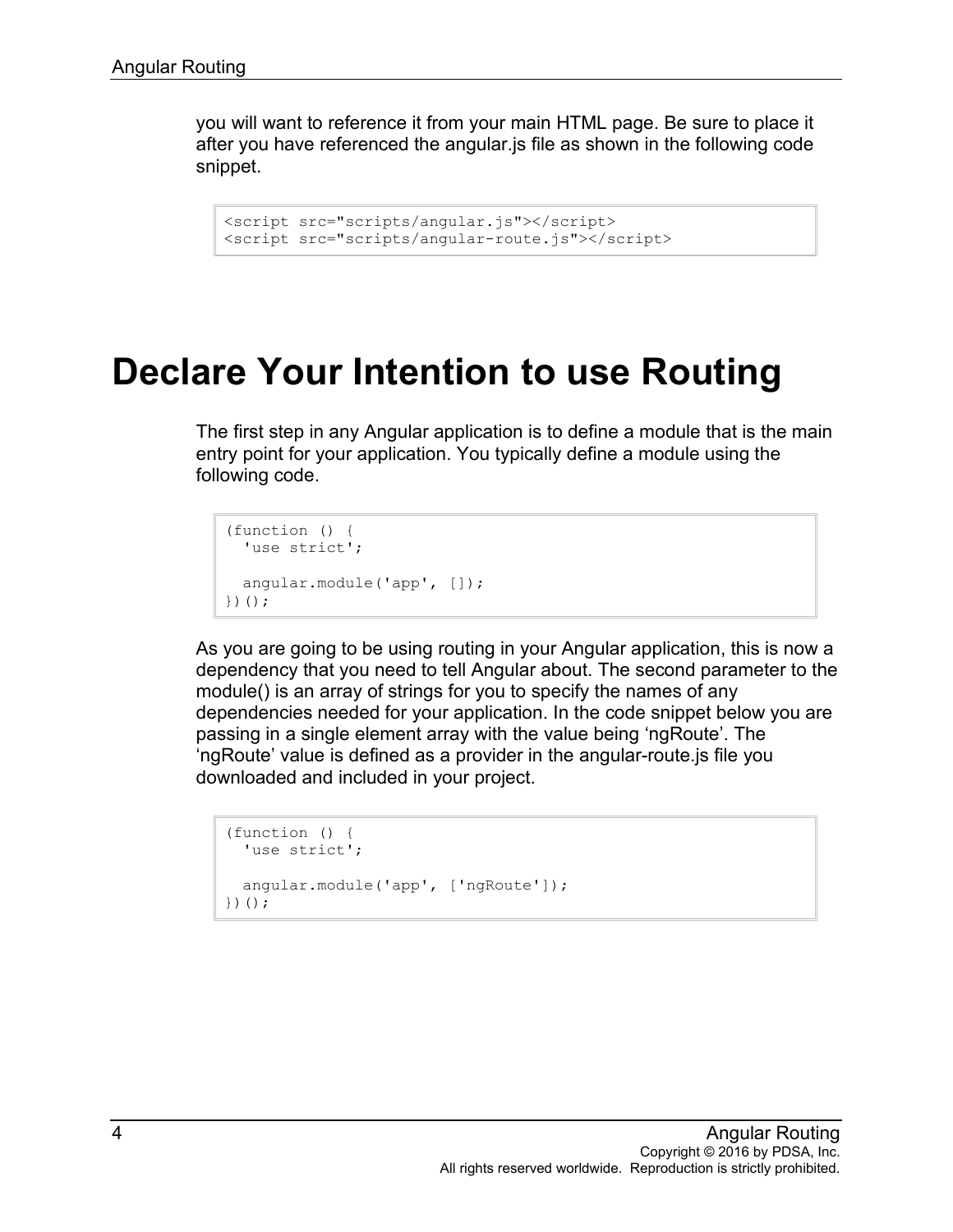## **The HTML Page**

The complete HTML page, index.html, is shown in [Listing 1.](#page-4-0) This page has a couple of anchor tags <a> that are used for our routing sample. In addition the <div ng-view> element is also defined within a Bootstrap row and column. This is where all HTML fragments will be displayed when you route to a new path.

```
<!doctype html>
<html>
<head>
  <title>Routing Sample</title>
   <link href="Content/bootstrap.min.css" 
         rel="stylesheet" />
</head>
<body>
   <div ng-app="app"
        ng-controller="IndexController as vm"
        class="container">
     <div class="row">
       <div class="col-sm-12">
         <a href="#/page1"
             class="btn btn-primary">Page 1</a>
         <a href="#/page2"
             class="btn btn-primary">Page 2</a>
      \langle div>
     </div>
    \text{br} />
     <div class="row">
       <div class="col-sm-12">
         <div ng-view></div>
      \langle div>
    \langle/div\rangle\langle/div\rangle <script src="scripts/angular.js">
  </script>
  <script src="scripts/angular-route.js">
   </script>
  <script src="app.module.js"></script>
   <script src="index.controller.js">
   </script>
</body>
</html>
```
<span id="page-4-0"></span>Listing 1: The HTML page for our routing sample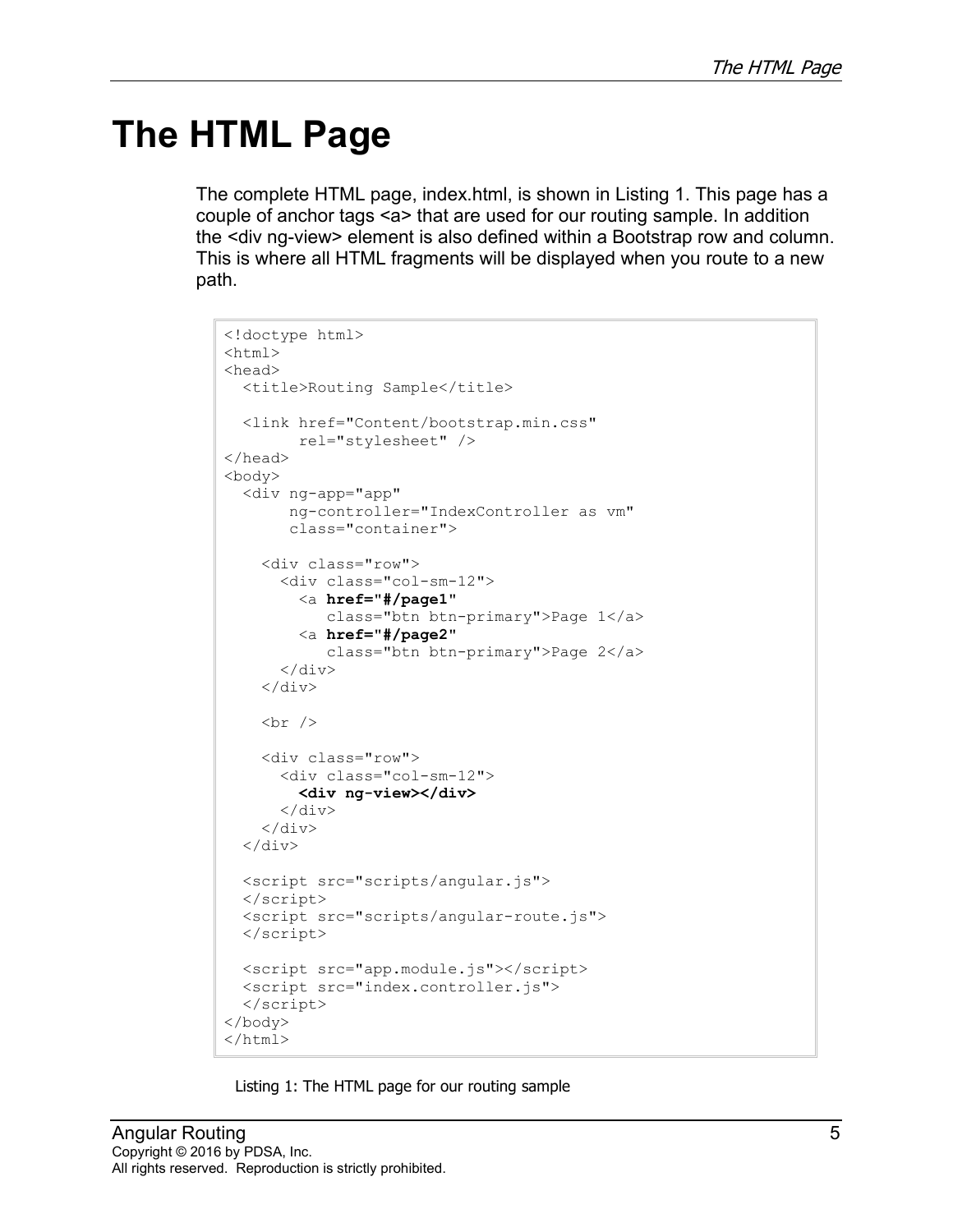The index.controller.js file that is referenced in the above web page is an empty function as there is no functionality needed for this sample web page. The contents of the index.controller.js file is shown below just for completeness.

```
(function () {
  'use strict';
  angular.module('app')
    .controller('IndexController', 
                IndexController);
   function IndexController() { 
   }
})();
```
### **Define Your Routes**

After you have told Angular that you are using routing, it is now time to create some routes. Within the app.module.js file (or create another file called index.route.js) add the code shown in [Listing 2.](#page-5-0)

```
angular.module('app')
.config(function ($routeProvider) {
   $routeProvider
  .when('/'),
   {
     template: ''
  })
   .when('/page1',
   {
     template: '<p>This is some text for Page1</p>'
  })
   .when('/page2',
   {
    template: '<h2>Page 2</h2>'
  });
});
```
Listing 2: Define routes to your Angular application.

<span id="page-5-0"></span>The code in [Listing 2](#page-5-0) retrieves the module named 'app' from Angular. It then chains the config() function to instantiate the routes for the module. Pass in your custom function to the config() function. This function is passed the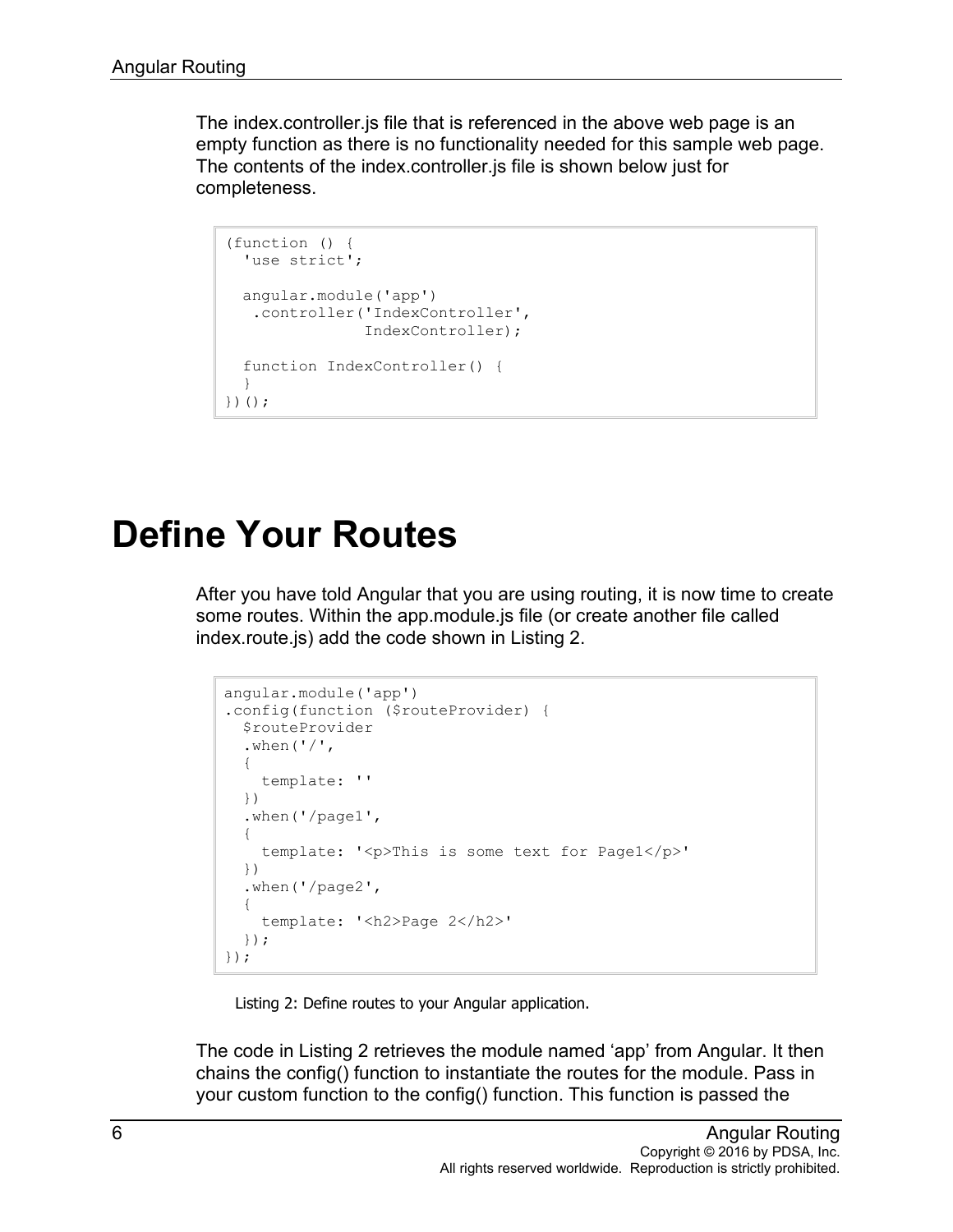\$routeProvider provider, which is defined in the angular-route.js file. You use this \$routeProvider variable to define the routes you wish to configure using the when() function. Each when() function is passed two parameters. The first parameter is a string that is matched up with the path you define in your web page. For example, **<a href="#/page1" …/>** matches up with **when('/page1')**. The # symbol is used so the browser does not try to navigate to a page. Angular looks for anything that starts with "#/" and knows that you are using a route. [Figure 4](#page-6-0) shows the index.html page and the code in the \$routeProvider definition and how they match up.



Figure 4: Use a # symbol to specify a route

<span id="page-6-0"></span>The second parameter to the when() function is an Angular route object. This object has several properties that can be set. For this initial sample the **template** property is set. The **template** property lets you define any HTML code you wish to display in the ng-view directive when this route is invoked. In [Figure 5](#page-7-0) and [Figure 6](#page-7-1) you can see both the final web page and the corresponding code in the \$routeProvider which caused that HTML to be displayed.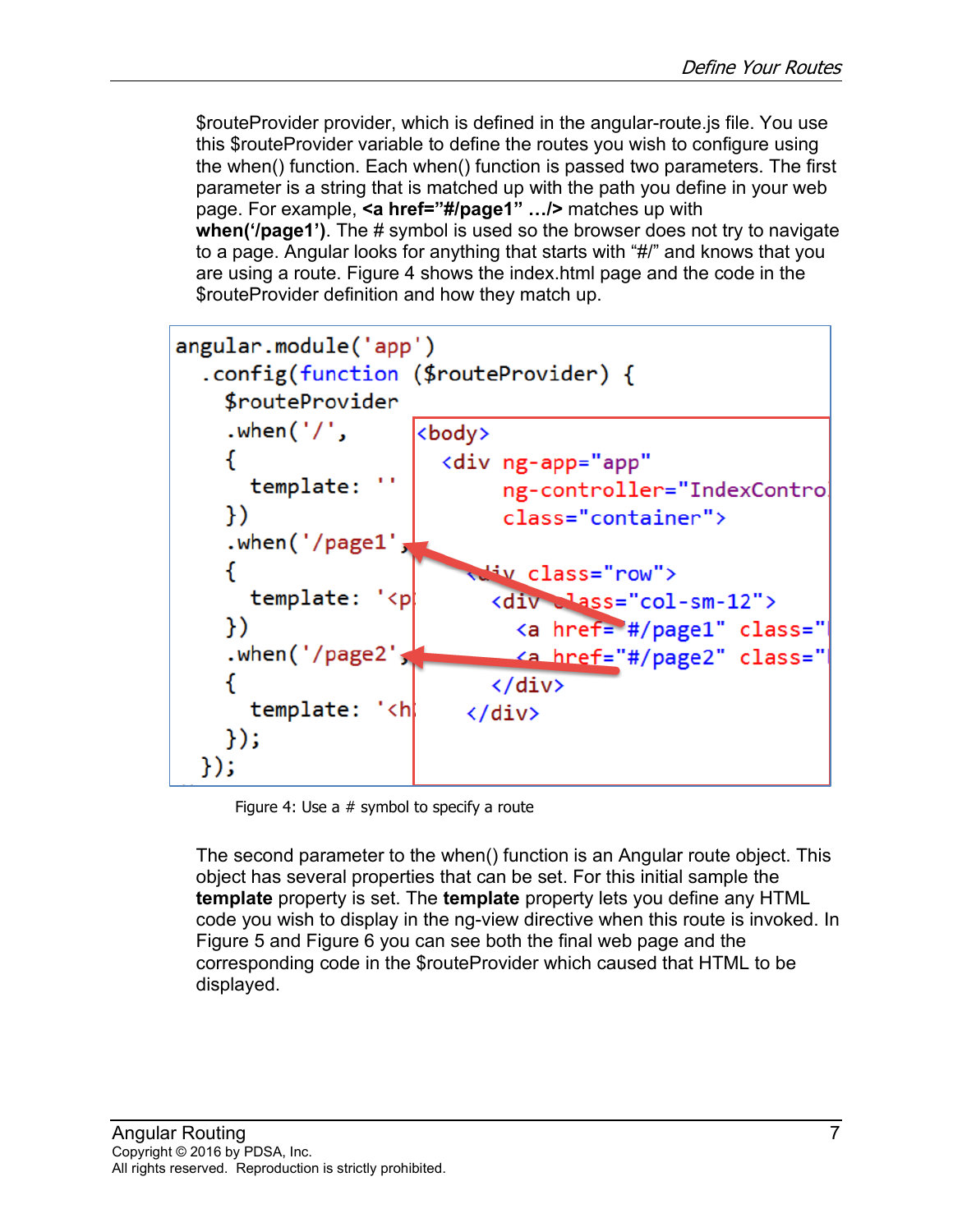

Figure 5: Page 1 shows some standard text

<span id="page-7-0"></span>

Figure 6: Page 2 shows some bold text

#### <span id="page-7-1"></span>**Handling a Bad Link**

If you have a link in your HTML page that does not have a corresponding when() function configured, you should display some error text to your user.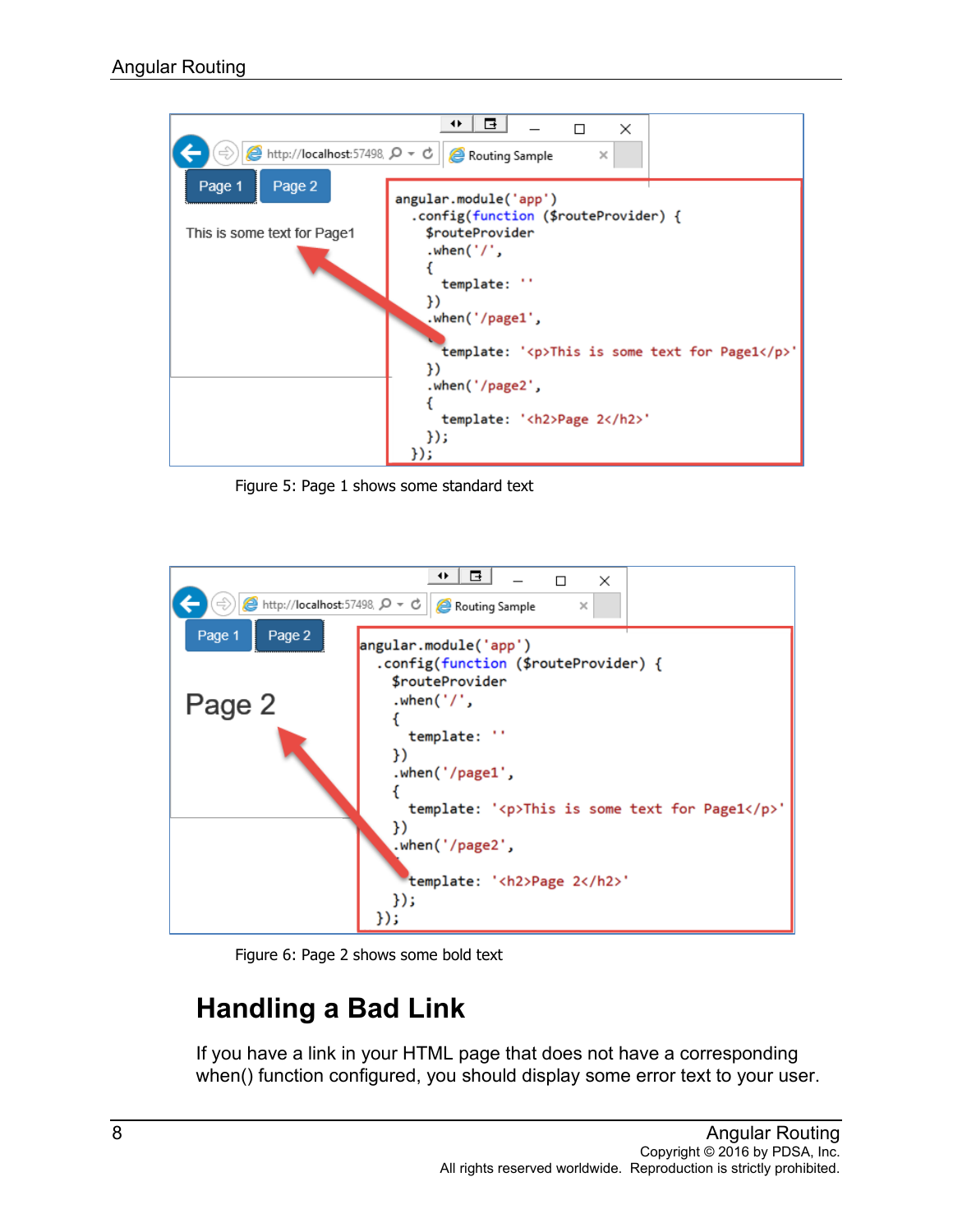After the last when() function is called, add an **otherwise**() function as shown in the following code snippet.

```
.otherwise(
{
  template: '<h2>Bad Link!</h2>'
});
```
# **Avoid Hard-Coding HTML**

The problem with the previous example is you hard-coded some HTML within your JavaScript. It is a best practice to keep all your HTML in .html files in your project. Instead of defining your routes using the **template** property, use the **templateUrl** property instead as shown in [Listing 3.](#page-9-0) The **templateUrl** property must be set with the full path in relation to the index.html page. In this sample, all the .html pages are in the same folder. However, you might need to specify something like the following: **templateUrl: 'app/templates/page1.template.html'**.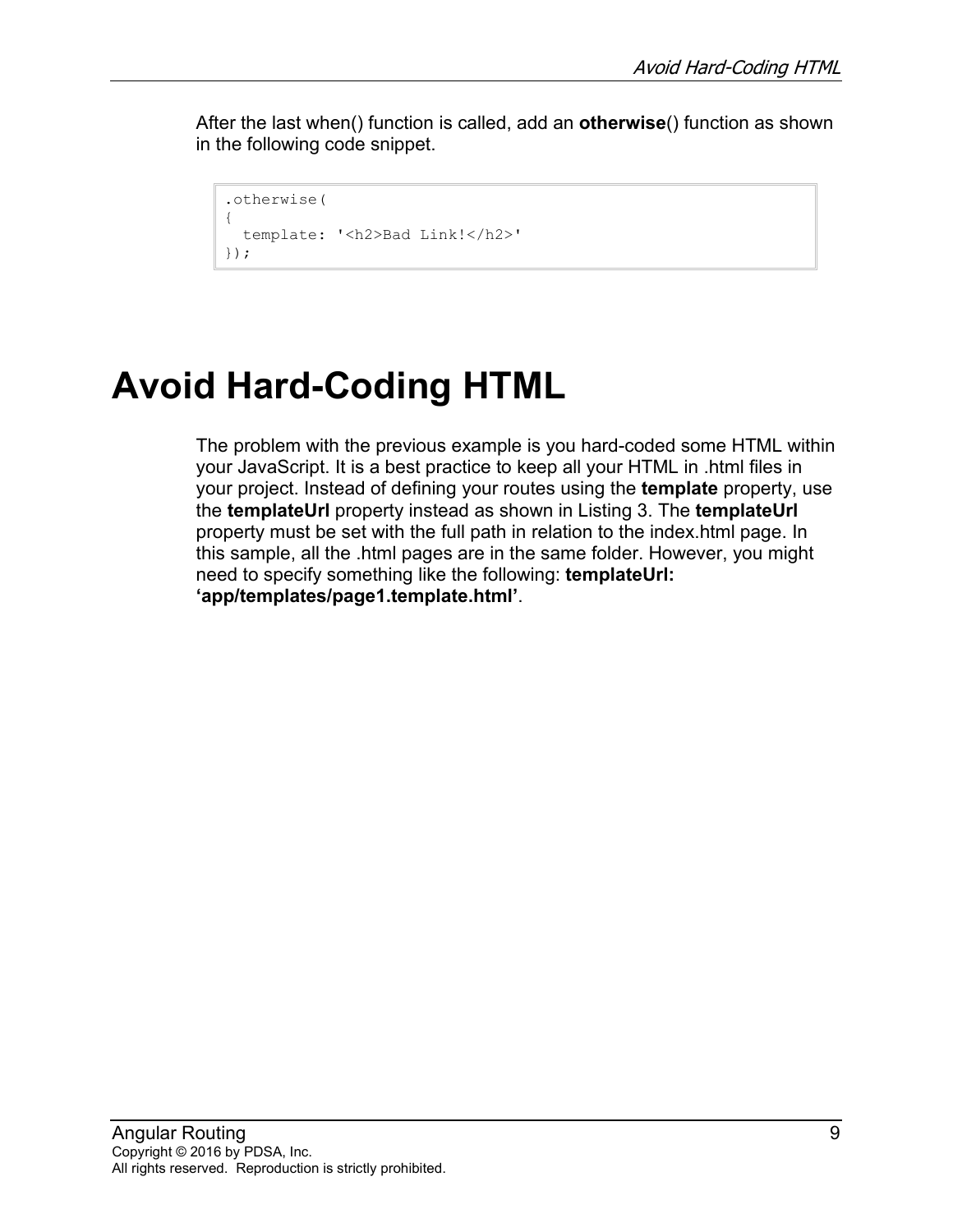```
angular.module('app')
.config(function ($routeProvider) {
  $routeProvider
  .when('/'),
   {
     template: ''
  })
   .when('/page1',
   {
     templateUrl: 'page1.template.html'
  })
   .when('/page2',
   {
     templateUrl: 'page2.template.html'
  })
   .when('/error',
   {
     templateUrl: 'badlink.template.html'
  })
   .otherwise(
   {
    redirectTo: '/error'
  });
});
```
Listing 3: Use the templateUrl property to keep HTML code in .html files

<span id="page-9-0"></span>In [Listing 3](#page-9-0) another new property was introduced in the otherwise() function, **redirectTo**. The **redirectTo** property allows you to redirect to another route. This property is most typically used in the otherwise() function. In the sample in [Listing 3](#page-9-0) if you attempted to go to a href such as the one shown in the following code snippet, you would be redirected to the path **/error**, which would then display the HTML in the badlink.template.html file.

```
<a href="#/badLink"
   class="btn btn-primary">
     Bad Link
</a>
```
Another option for the otherwise() function is to simply specify a string as the first parameter. If a string is specified instead of an object, it interprets the string as a redirect to.